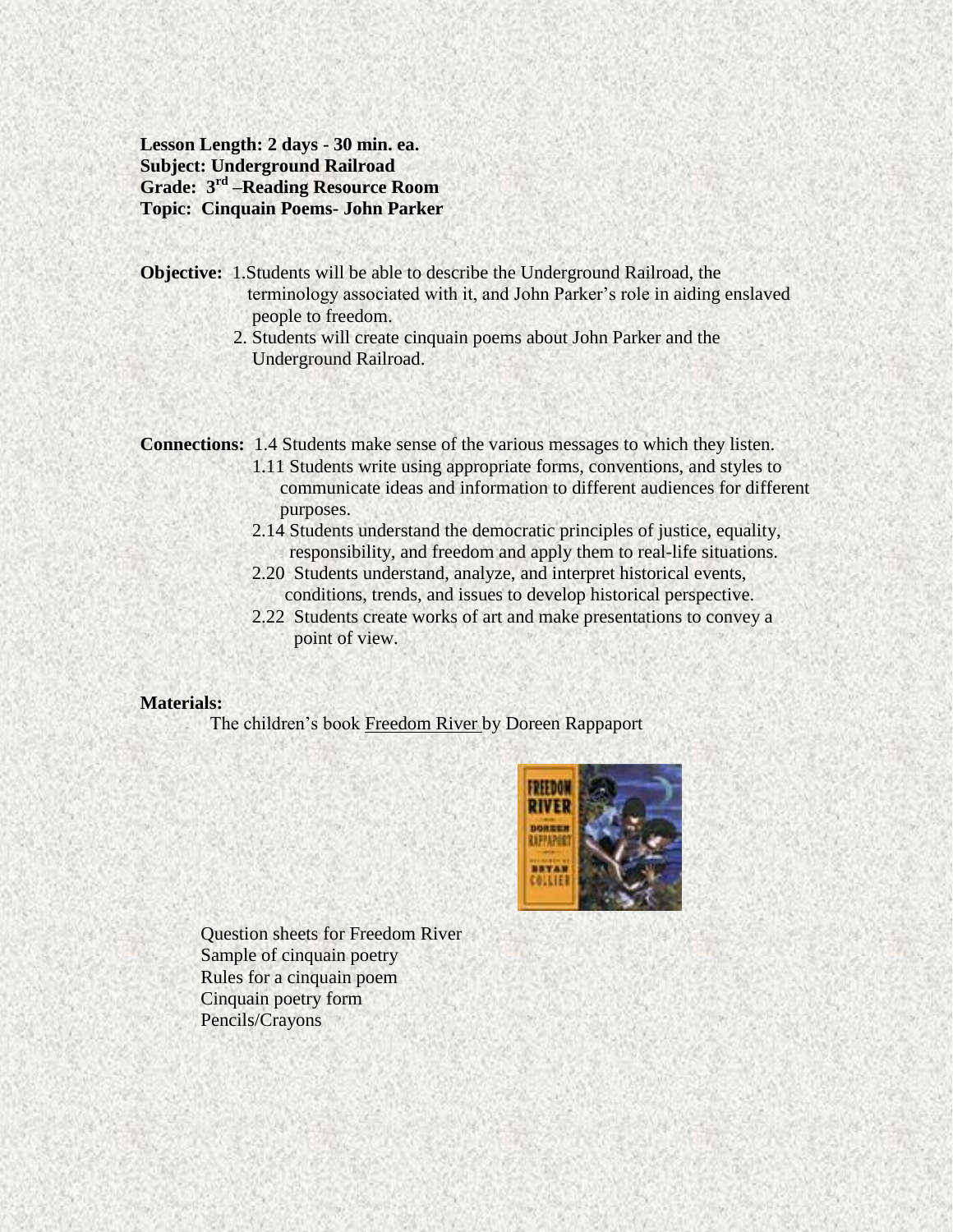### **Procedures:**

### **Day One:**

- 1. Teacher will give background information about John Parker and the Underground Railroad.
- 2. Teacher will go over Underground Railroad vocabulary: passenger- a slave agent – a person who arranged passage for slaves conductor – a person who helped and sheltered slaves depot/terminal – safe places such as houses and churches packages – another term for a slave midnight – Detroit, MI Jordan River – Ohio River Canaan – Canada (the Promised Land) Grand Central Station – the cities of Cincinnati and Covington
- 3. Teacher will read the book, Freedom River to the students. Discuss events and characters from the book.
- 4. Students will work in pairs to find the answer to the questions listed below:
	- 1. Why would John Parker hire slave-owner Jim? Why would Jim Shrofe work for an ex-slave?
	- 2. Why did Parker take a risk that put his life in danger?
	- 3. Why did Parker feel responsible for Sarah being separated from her baby?
	- 4. Why did Parker tell Jim Shrofe that he had never seen his shoes before?
	- 5. Explain the meaning of: skiff; taunt; plantation; Underground Railroad.
- 5. As a whole group, discuss the answers to the questions listed above.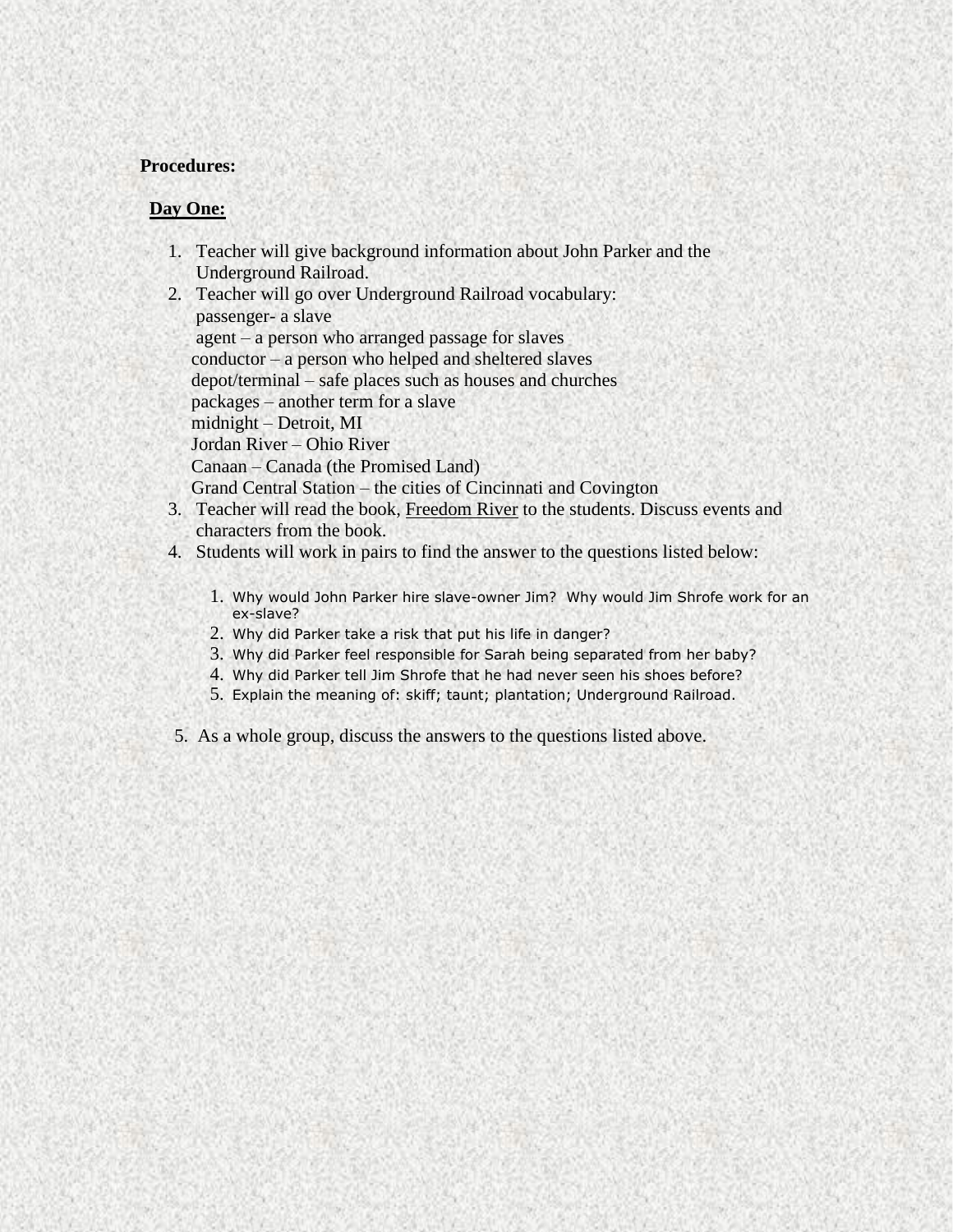#### **Day Two:**

- 1. Teacher will write John Parker's name on the top of a piece of chart paper.
- 2. Students write nouns, verbs, adjectives, and adverbs on the chart paper to describe John Parker and his work.
- 3. Teacher will review the characteristics of a cinquain poem.

| Lines  | Parts of Cinquain Poem           | <b>Syllable Cinquains</b> | Word<br>Cinguains |
|--------|----------------------------------|---------------------------|-------------------|
| Line 1 | Title                            | 2 syllables               | 1 word            |
| Line 2 | Description of the title         | 4 syllables               | 2 words           |
| Line 3 | Some action about the title      | 6 syllables               | 3 words           |
| Line 4 | Feeling about the title          | 8 syllables               | 4 words           |
| Line 5 | Synonym (similar word) for title | 2 syllables               | 1 word            |

line  $1 =$ One noun of 2 syllables

line  $2 = \text{Adjectives with a total of 4 syllables that describe the noun}$ 

line  $3 =$  Words showing action and having a total of 6 syllables (-ing words)

line  $4 =$  Words with a total of 8 syllables that tell how you feel about the noun

line  $5 =$  Another noun of 2 syllables that makes you think of the first noun

4. Teacher will give an example of a cinquain poem.

#### Slaves

# Desperate, sad Escaping, running, hiding Worried, hopeful, sympathetic Packages

5. Using the words from the chart tablet, students will work in groups of two or three to create a cinquain poem about John Parker.

6. Students will decorate their poetry sheet.

7. Students will share their poems.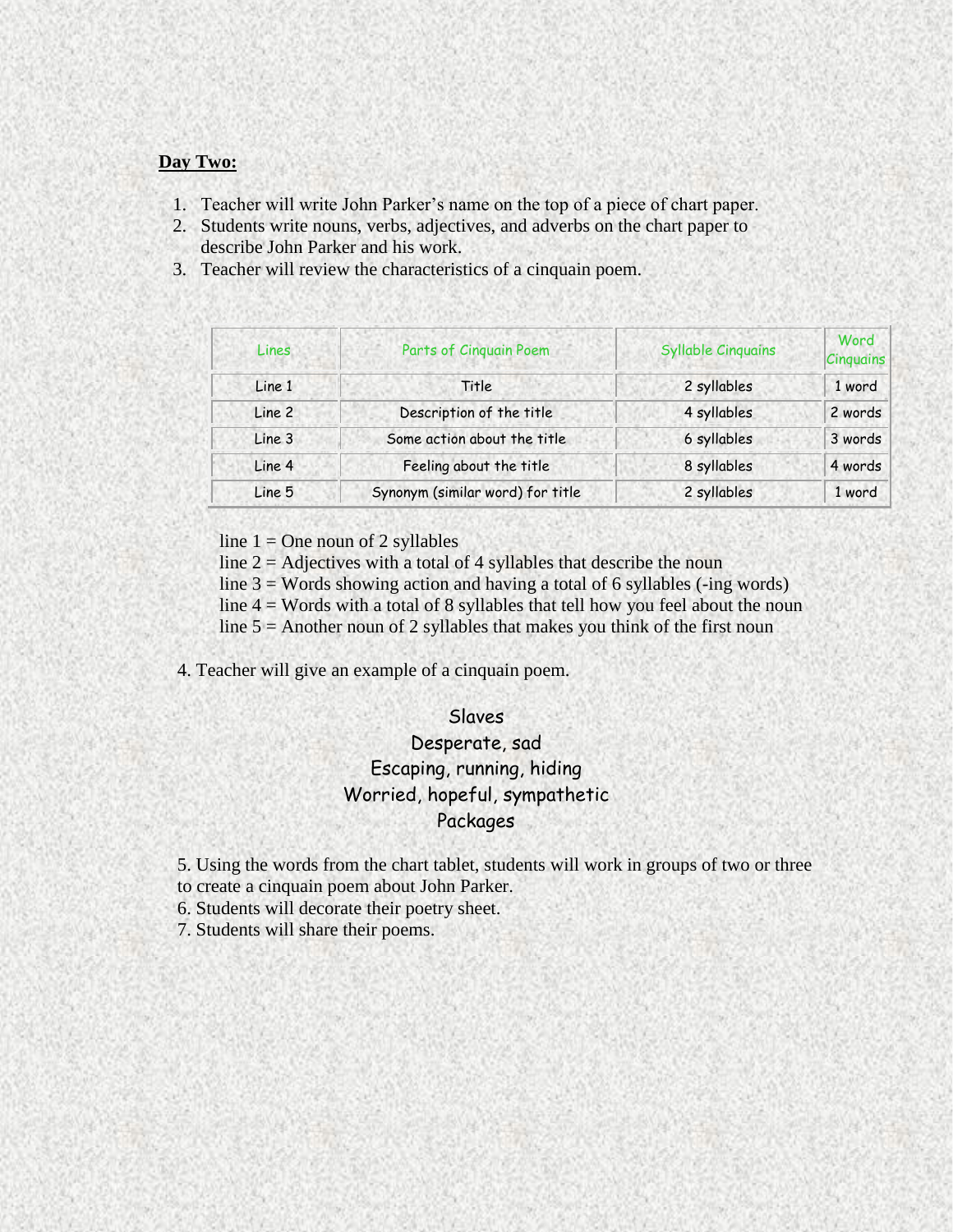## **Student Assessment:**

Students will be assessed by the rubric below according to their answers to questions on Day 1 and the cinquain poems that they create on Day 2. Only a score of two or higher will be accepted because of the small number of students in the reading resource room and the extra teacher help available.

# **Rubric for Response Activity**

|                                                                               | 3                                                                 | $\mathcal{D}$                                                                |
|-------------------------------------------------------------------------------|-------------------------------------------------------------------|------------------------------------------------------------------------------|
| Correctly and<br>completely                                                   | Correctly<br>answers all                                          | Correctly<br>answers most                                                    |
| answers all<br>questions                                                      | questions                                                         | of the questions                                                             |
| Writes a<br>complete<br>cinquain poem<br>about the<br>Underground<br>Railroad | Writes a<br>cinquain poem<br>about the<br>Underground<br>Railroad | Attempts to<br>write a cinquain<br>poem about the<br>Underground<br>Railroad |

## **Resources:**

<http://www.abcteach.com/Writing/cinquain.htm> <http://www.doreenrappaport.com/index.html>